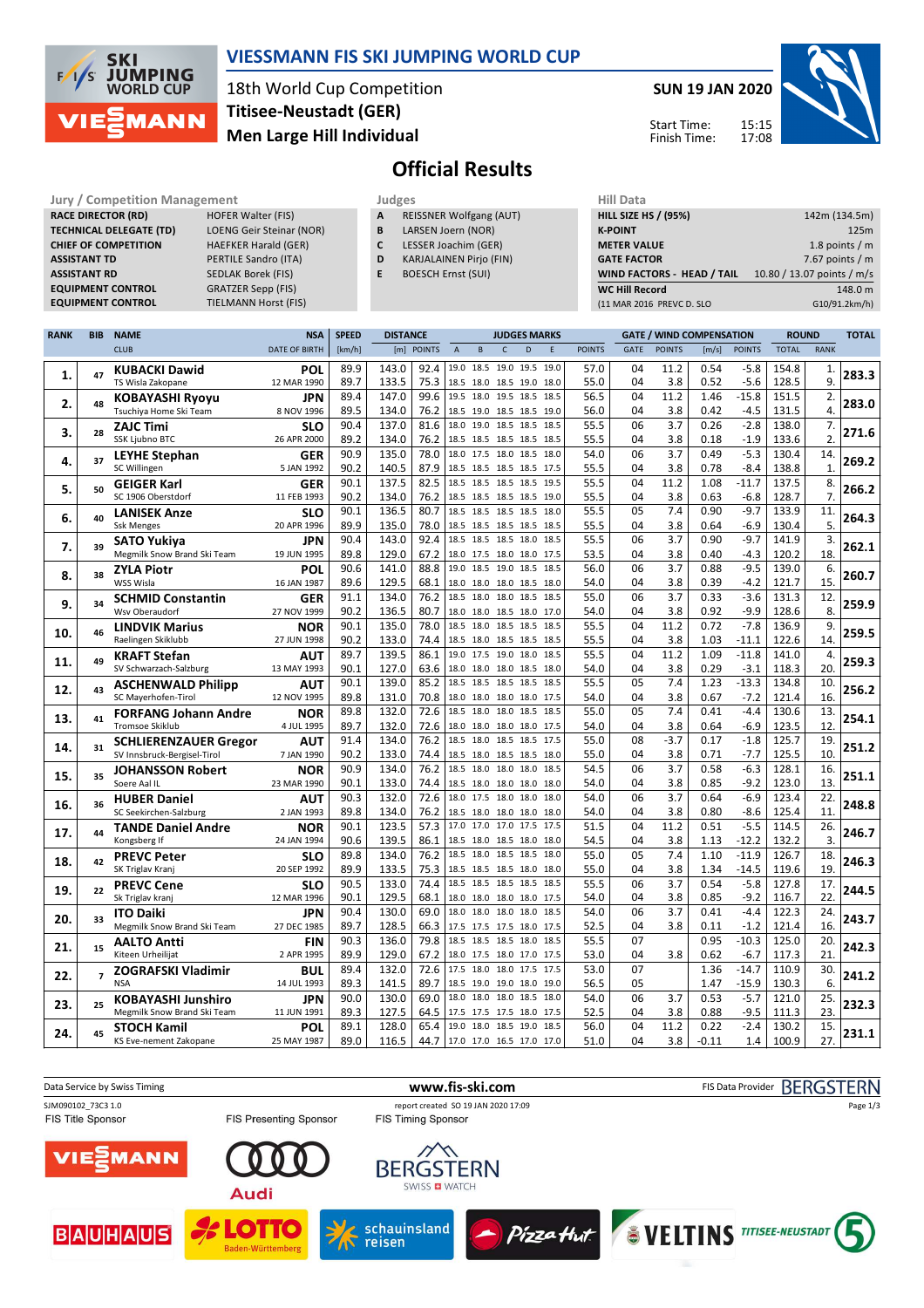

#### **VIESSMANN FIS SKI JUMPING WORLD CUP**

18th World Cup Competition **Men Large Hill Individual Titisee-Neustadt (GER)**

**SUN 19 JAN 2020**

Start Time: Finish Time:



**Official Results**

|             |            |                                   |                      |              | <b>DISTANCE</b><br><b>JUDGES MARKS</b> |            |  |                     |  |  |                          |               |             |                                 |       |               |              |             |              |
|-------------|------------|-----------------------------------|----------------------|--------------|----------------------------------------|------------|--|---------------------|--|--|--------------------------|---------------|-------------|---------------------------------|-------|---------------|--------------|-------------|--------------|
| <b>RANK</b> | <b>BIB</b> | <b>NAME</b>                       | <b>NSA</b>           | <b>SPEED</b> |                                        |            |  |                     |  |  |                          |               |             | <b>GATE / WIND COMPENSATION</b> |       |               | <b>ROUND</b> |             | <b>TOTAL</b> |
|             |            | <b>CLUB</b>                       | <b>DATE OF BIRTH</b> | [km/h]       |                                        | [m] POINTS |  |                     |  |  |                          | <b>POINTS</b> | <b>GATE</b> | <b>POINTS</b>                   | [m/s] | <b>POINTS</b> | <b>TOTAL</b> | <b>RANK</b> |              |
| 25.         |            | <b>AMMANN Simon</b>               | <b>SUI</b>           | 90.7         | 136.0                                  | 79.8       |  |                     |  |  | 17.0 17.5 18.0 17.5 17.5 | 52.5          | 06          | 3.7                             | 1.18  | $-12.7$       | 123.3        | 23.         | 230.3        |
|             |            | SSC Toggenburg                    | 25 JUN 1981          | 90.0         | 121.0                                  | 52.8       |  |                     |  |  | 16.5 17.0 17.0 17.0 17.0 | 51.0          | 04          | 3.8                             | 0.06  | $-0.6$        | 107.0        | 26.         |              |
| 26.         |            | <b>PASCHKE Pius</b>               | <b>GER</b>           | 90.5         | 125.0                                  | 60.0       |  | 17.5 17.0 17.0 18.0 |  |  | 18.0                     | 52.5          | 06          | 3.7                             | 0.36  | $-3.9$        | 112.3        | 27.         | 222.8        |
|             |            | WSV Kiefersfelden                 | 20 MAY 1990          | 89.8         | 125.5                                  | 60.9       |  |                     |  |  | 17.5 17.0 17.5 17.5 17.5 | 52.5          | 04          | 3.8                             | 0.62  | $-6.7$        | 110.5        | 24.         |              |
| 27.         |            | <b>PREVC Domen</b>                | <b>SLO</b>           | 91.5         | 143.5                                  | 93.3       |  | 19.0 19.0           |  |  | 18.5 18.5 18.5           | 56.0          | 08          | $-3.7$                          | 0.50  | $-5.4$        | 140.2        | 5.          | 221.8        |
|             |            | Sk Triglav kranj                  | 4 JUN 1999           | 89.7         | 113.0                                  | 38.4       |  |                     |  |  | 14.0 14.0 13.5 14.5 13.5 | 41.5          | 04          | 3.8                             | 0.19  | $-2.1$        | 81.6         | 30.         |              |
| 28.         |            | SATO Keiichi                      | <b>JPN</b>           | 90.1         | 137.0                                  | 81.6       |  | 18.5 18.0 18.0 18.0 |  |  | 18.5                     | 54.5          | 07          |                                 | 1.17  | $-12.6$       | 123.5        | 21.         | 220.9        |
|             |            | Megmilk Snow Brand Ski Team       | 27 JUL 1997          | 89.4         | 120.0                                  | 51.0       |  |                     |  |  | 17.0 16.5 16.5 17.0 17.0 | 50.5          | 04          | 3.8                             | 0.73  | $-7.9$        | 97.4         | 28.         |              |
| 29.         | 26         | <b>HAYBOECK Michael</b>           | <b>AUT</b>           | 90.4         | 124.5                                  | 59.1       |  | 17.5 17.0 17.5 18.0 |  |  | 17.0                     | 52.0          | 06          | 3.7                             | 0.26  | $-2.8$        | 112.0        | 28.         | 220.0        |
|             |            | UVB Hinzenbach-Oberoesterreich    | 5 MAR 1991           | 89.6         | 126.5                                  | 62.7       |  |                     |  |  | 17.5 17.0 17.0 17.5 17.5 | 52.0          | 04          | 3.8                             | 0.97  | $-10.5$       | 108.0        | 25.         |              |
| 30.         | 20         | <b>NAKAMURA Naoki</b>             | <b>JPN</b>           | 90.1         | 132.0                                  | 72.6       |  | 18.0 18.0 18.0 18.0 |  |  | 18.0                     | 54.0          | 07          |                                 | 1.42  | $-15.3$       | 111.3        | 29.         | 196.2        |
|             |            | Tokai University Sapporo Ski Club | 19 SEP 1996          | 89.2         | 116.5                                  | 44.7       |  |                     |  |  | 16.0 16.0 16.5 17.0 16.0 | 48.5          | 04          | 3.8                             | 1.12  | $-12.1$       | 84.9         | 29.         |              |

|     |                          |                                                                 |                           |      |       |      | not qualified for 2nd round   |      |    |        |         |         |       |     |       |
|-----|--------------------------|-----------------------------------------------------------------|---------------------------|------|-------|------|-------------------------------|------|----|--------|---------|---------|-------|-----|-------|
| 31. | 12 <sup>12</sup>         | <b>HAARE Anders</b><br>Vikersund IF                             | <b>NOR</b><br>7 DEC 1999  | 90.3 | 131.5 | 71.7 | 18.0 18.0 18.0 18.0 18.5      | 54.0 | 07 |        | 1.39    | $-15.0$ | 110.7 | 31. | 110.7 |
| 32. | 16                       | <b>BOYD-CLOWES Mackenzie</b><br>Altius Nordic Ski Club          | CAN<br>13 JUL 1991        | 89.8 | 130.5 | 69.9 | 18.0 17.5 18.0 17.5 17.5      | 53.0 | 07 |        | 1.18    | $-12.7$ | 110.2 | 32. | 110.2 |
| 33. |                          | <b>BUSKUM Andreas Granerud</b><br>Lensbygda                     | <b>NOR</b><br>5 JUN 1996  | 90.1 | 129.0 | 67.2 | 17.5 17.0 17.0 17.5 17.5      | 52.0 | 07 |        | 0.93    | $-10.0$ | 109.2 | 33. | 109.2 |
| 34. | 27                       | <b>KOUDELKA Roman</b><br>LSK Lomnice nad Popelkou - Dukla       | <b>CZE</b><br>9 JUL 1989  | 89.9 | 124.0 | 58.2 | 17.0 17.0 16.5 17.5 16.5      | 50.5 | 06 | 3.7    | 0.35    | $-3.8$  | 108.6 | 34. | 108.6 |
| 35. | 11                       | <b>TKACHENKO Sergey</b><br>Ski Club VKO                         | <b>KAZ</b><br>8 JUN 1999  | 89.9 | 125.5 | 60.9 | 17.0 17.0 17.0 17.5 17.5      | 51.5 | 07 |        | 0.54    | $-5.8$  | 106.6 | 35. | 106.6 |
| 36. | $\overline{\phantom{a}}$ | <b>MAATTA Jarkko</b><br>Kainuun Hiihtoseura                     | <b>FIN</b><br>28 DEC 1994 | 89.8 | 128.5 | 66.3 | 17.5 17.0 17.5 17.0 17.5      | 52.0 | 07 |        | 1.15    | $-12.4$ | 105.9 | 36. | 105.9 |
| 37. | 30                       | <b>HOERL Jan</b><br>SC Bischofshofen                            | <b>AUT</b><br>16 OCT 1998 | 90.9 | 123.0 | 56.4 | 17.0 17.0 17.0 17.5 17.5      | 51.5 | 08 | $-3.7$ | $-0.07$ | 0.9     | 105.1 | 37. | 105.1 |
| 38. |                          | <b>TROFIMOV Roman Sergeevich</b><br>Sdushor CSP N. Novgorod     | <b>RUS</b><br>19 NOV 1989 | 89.6 | 127.5 | 64.5 | 17.0 17.0 17.0 16.5 16.0      | 50.5 | 07 |        | 1.35    | $-14.6$ | 100.4 | 38. | 100.4 |
| 39. | 17                       | <b>HULA Stefan</b><br>KS Eve-nement Zakopane                    | POL<br>29 SEP 1986        | 90.2 | 125.0 | 60.0 | 17.0 17.0 17.5 18.0 17.5      | 52.0 | 07 |        | 1.18    | $-12.7$ | 99.3  | 39. | 99.3  |
| 40. | 19                       | <b>JUSTIN Rok</b><br>SSD Stol Zirovnica                         | <b>SLO</b><br>6 APR 1993  | 89.7 | 124.0 |      | 58.2 17.0 17.0 17.0 17.5 17.5 | 51.5 | 07 |        | 1.37    | $-14.8$ | 94.9  | 40. | 94.9  |
| 41. | $\mathbf{1}$             | <b>ZNISZCZOL Aleksander</b><br>WSS Wisla                        | POL<br>8 MAR 1994         | 89.8 | 117.5 | 46.5 | 16.5 16.0 16.5 16.5 16.0      | 49.0 | 07 |        | 0.20    | $-2.2$  | 93.3  | 41. | 93.3  |
| 42. | 3                        | <b>CHOI Heung Chul</b><br>High1 Resort                          | <b>KOR</b><br>3 DEC 1981  | 89.2 | 124.5 | 59.1 | 17.0 16.5 17.0 17.0 17.0      | 51.0 | 07 |        | 1.58    | $-17.1$ | 93.0  | 42. | 93.0  |
| 43. | 5                        | <b>MUMINOV Sabirzhan</b><br>Almaty                              | <b>KAZ</b><br>16 APR 1994 | 90.1 | 121.0 | 52.8 | 16.5 16.0 16.5 16.5 16.5      | 49.5 | 07 |        | 1.27    | $-13.7$ | 88.6  | 43. | 88.6  |
| 44. | 14                       | <b>POLASEK Viktor</b><br>Nove Mesto-Dukla                       | <b>CZE</b><br>18 JUL 1997 | 89.9 | 120.0 | 51.0 | 17.0 16.5 17.0 17.0 17.0      | 51.0 | 07 |        | 1.28    | $-13.8$ | 88.2  | 44. | 88.2  |
| 45. | 23                       | <b>KLIMOV Evgeniy</b><br>GBU TSTOVS Mos obl Start Perm          | <b>RUS</b><br>3 FEB 1994  | 90.5 | 114.5 | 41.1 | 15.0 14.0 16.0 16.5 15.5      | 46.5 | 06 | 3.7    | 0.42    | $-4.5$  | 86.8  | 45. | 86.8  |
| 46. | 13                       | <b>BICKNER Kevin</b><br>Norge Ski Club                          | <b>USA</b><br>23 SEP 1996 | 90.1 | 115.5 | 42.9 | 16.0 16.0 15.5 16.0 16.0      | 48.0 | 07 |        | 0.77    | $-8.3$  | 82.6  | 46. | 82.6  |
| 47. | 10                       | <b>ROTH Luca</b><br>Sv Messstetten                              | <b>GER</b><br>14 APR 2000 | 90.3 | 113.0 | 38.4 | 16.0 16.0 16.0 16.0 16.0      | 48.0 | 07 |        | 0.38    | $-4.1$  | 82.3  | 47. | 82.3  |
| 48. |                          | <b>RAIMUND Philipp</b><br>Sc Oberstdorf                         | <b>GER</b><br>23 JUN 2000 | 90.0 | 116.5 | 44.7 | 17.0 16.0 16.5 16.5 16.0      | 49.0 | 07 |        | 1.12    | $-12.1$ | 81.6  | 48. | 81.6  |
| 49. | 18                       | <b>KOT Maciej</b><br>AZS Zakopane                               | POL<br>9 JUN 1991         | 90.1 | 102.5 | 19.5 | 15.5 15.5 15.5 16.0 15.5      | 46.5 | 07 |        | 0.57    | $-6.2$  | 59.8  | 49. | 59.8  |
| 50. |                          | <b>VASSILIEV Dmitriy</b><br>GBU TSOVS Moskovskaya obl MBU SSHOR | <b>RUS</b><br>26 DEC 1979 | 90.2 | 99.5  | 14.1 | 14.0 14.0 14.0 14.0 14.0      | 42.0 | 07 |        | 0.13    | $-1.4$  | 54.7  | 50. | 54.7  |

Data Service by Swiss Timing **WWW.fis-ski.com www.fis-ski.com** FIS Data Provider BERGSTERN SJM090102\_73C3 1.0 report created SO 19 JAN 2020 17:09<br>FIS Title Sponsor FIS Timing Sponsor FIS Timing Sponsor Page 2/3FIS Presenting Sponsor MANN गर **BERGSTERN** SWISS **D** WATCH **Audi LOTTO BAUHAUS** Pizzattut schauinsland **WELTINS** TITISEE-NEUSTADT reisen Baden-Württemberg